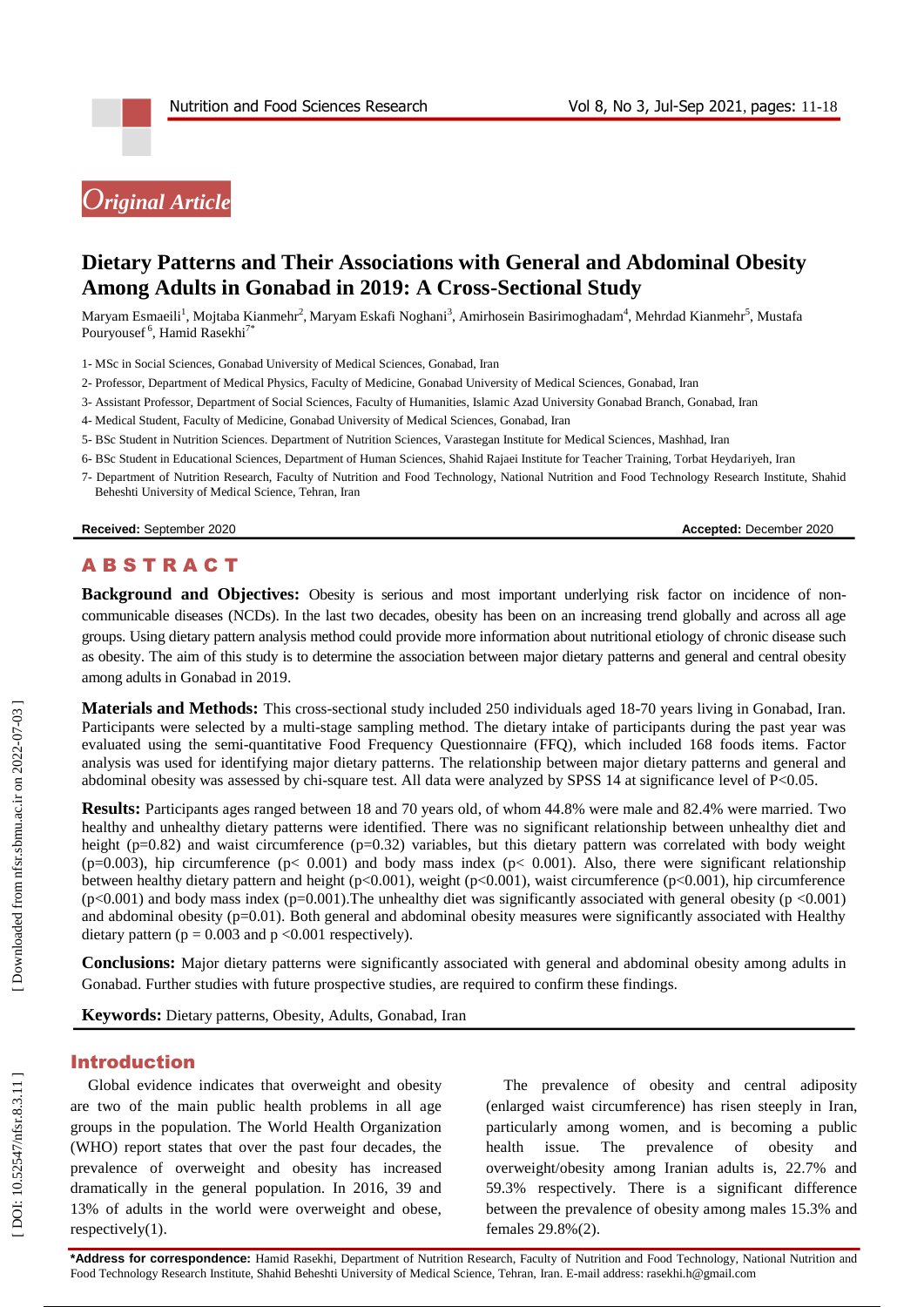Obesity is due to a number of factors including genetics, metabolic, socioeconomic status, environmental and behavioral factors (3). The underlying link between overweight, obesity and many chronic diseases such as cardiovascular disease, diabetes, rheumatoid arthritis, hypertension, physical inability and respiratory illness have strengthened the importance of these public health issues  $(1, 4, 5)$ .

Diet is a component of lifestyle, which plays an important role in developing overweight and obesity (6, 7).Recently, the analysis of dietary pattern as an approach to study the links between food and disease was recommended. (8, 9) .

In this approach, statistical methods are used to combine several foods or nutrients in order to derive single -exposure variables, or dietary patterns(10). It has been suggested that such dietary patterns could provide a better and more general overview of relation between diet and disease. (11) and perhaps more predictive of chronic disease risk than the intake of individual nutrients or foods(10).

Several studies have reported the association of the major dietary patterns with general and central obesity (12 - 18) .

Also high prevalence of obesity in Iran and is associated with an elevated risk of several major non communicable diseases(19), and knowing that food patterns are vary in different cultures, races, genders and geographical areas (20) and based on the fact that there has been no study of nutritional patterns in Gonabad so far, this study aims to determine the major dietary patterns and their relationship with obesity in adults people in Gonabad in 2019.

Given the high prevalence of non -communicable diseases related to nutrition, and also considering that dietary patterns in different cultures, races, sex and geographical regions are different, and since no studies have been conducted on dietary patterns in Gonabad City, this study aimed to determine dietary patterns and their relationship with obesity in adults.

#### Material s and Methods

This study was a cross -sectional analytical study. The study population consisted of male and female adults living in Gonabad in 2019. This research was reviewed and approved by the Ethics Committee in Gonabad University of Medical Sciences (ethical code: IR.GMU.REC.1397.060 and proposal cod: p/1/477). For the factor analysis, 24 food groups of dominant dietary patterns were studied based on Table1. For each varible least 10 people were needed(21, 22), so the sample size was set at 240 individuals. To account for the 10% dropout, the final sample size was set at 264. The Samples were selected using multistage random sampling, using a combination of simple,

systematic and random cluster sampling methods. The sampling method was tested on patient who referred to Gonabad health centers. Then based on the number of populations covered by that center, the required sample size was calculated and several clusters were selected. In each zone, based on the systematic sampling of each family, one eligible person in a family was randomly interviewed, and completed the questionnaires. Inclusion criteria were aged between 18 and 70 years, gonabad resident for at least 5 years., stable physiological and psychological status and farsi literate to answer questions. pregnant or breast -feeding women, people with disorders of the thyroid gland, and weight loss or obesity diet, were excluded(23). After obtaining written informed consent, the researcher collected demographic and nutritional information of the samples via interview and completing food frequency questionnaire. Those who did not respond to more than 50% of the food frequency questionnaire were excluded (24 -26). After excluding those who did not answer more than 50% of the Food Frequency Questionnaire (FFQ), so 250 remained for the final analysis.

Dietary information was collected by the food frequency questionnaire containing 168 types of nutrients along with a standard amount of each nutrient for individuals. The participants were asked to report their consumption frequency of each food item in the past year by the type of food on a daily (e.g., bread), weekly (e.g., rice), or monthly (e.g., fish) basis. The values listed for each meal were calculated using the home -scale guide to grams, then the gram intake of each food per day was calculated for each individual(27). Food items are grouped into one factor based on their degree of correlation. Each score for a particular dietary pattern was calculated by multiplying the amount of each food consumed in that pattern. Then, the participants were classified according to the quota of dietary habits (27 -31).In order to identify the dietary patterns and perform principal component analysis, due to the large number of items on the FFQ, the food items were first categorized to 24 food groups, based on the similarity of their nutrients and researchers' opinions, as well as on previous studies(32)

The weight was measured using the Seca 881 digital weighing scale to the nearest 0.1 kg without shoes while wearing minimal clothes. Height was measured to the nearest 1 mm without shoes with shoulders in a normal position. BMI (Body Mass Index) was calculated as weight in kilograms divided by height in meters squared. General obesity was defined as BMI  $\geq$  30 kg/m2. Waist Circumference(WC) and hip Circumference(HC) were measured with an inelastic plastic tape measure according to WHO guidelines(33). Central obesity was defined as  $WC \ge 88$  cm(34-38).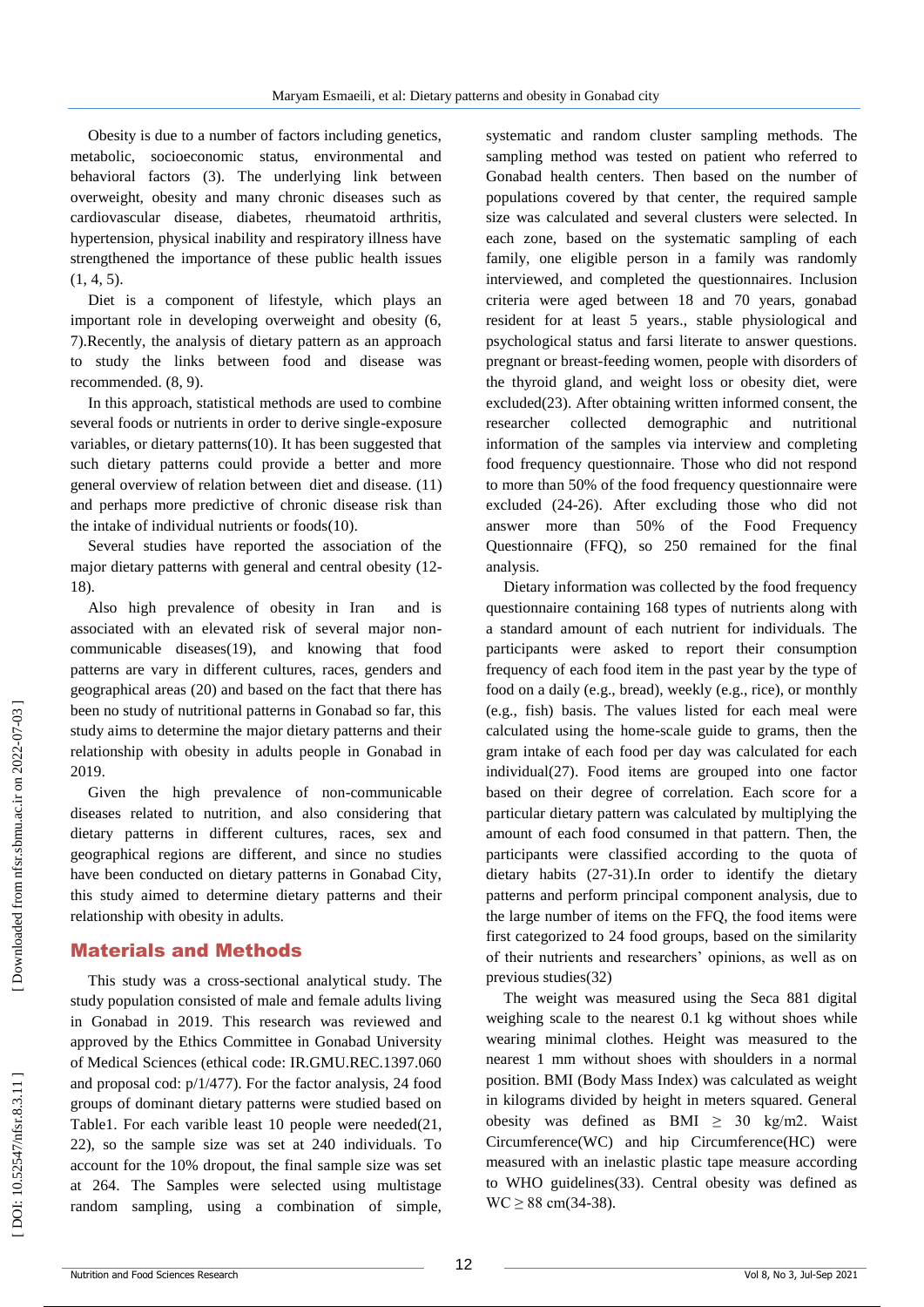|                  | <b>Food Groups</b> | <b>Food Items</b>                                                                                                                                                                                                                                                                                                        |
|------------------|--------------------|--------------------------------------------------------------------------------------------------------------------------------------------------------------------------------------------------------------------------------------------------------------------------------------------------------------------------|
| $\mathbf{1}$     | Refined cereals    | Lavash Bread, Baguette Bread, Starch, Wheat Flour, Rice, Macaroni, String, Vermicelli                                                                                                                                                                                                                                    |
| $\boldsymbol{2}$ | Whole grains       | Sangak bread, Taftoon bread, Barberry bread, barley bread, wheat                                                                                                                                                                                                                                                         |
| 3                | Potato             | Potatoes (all preparation methods)                                                                                                                                                                                                                                                                                       |
| 4                | Tomato             | Tomato, tomato juice, tomato paste, ketchup                                                                                                                                                                                                                                                                              |
| 5                | Egg                | Egg whites, egg yolks                                                                                                                                                                                                                                                                                                    |
| 6                | Processed meats    | Hot dogs, sausages, hamburger                                                                                                                                                                                                                                                                                            |
| 7                | Legumes            | Lentils, cowpeas, beans, peas, cotyledons, soybeans                                                                                                                                                                                                                                                                      |
| 8                | Nuts and seeds     | Chickpea, Walnut, Hazelnut, Almond, Pistachio, Peanut, Indian Almond, Sesame, Seeds                                                                                                                                                                                                                                      |
| 9                | Solid fats         | Butter, Creamy, Creamy cheese, Skim, Chocolate Cheese, Pizza Cheese                                                                                                                                                                                                                                                      |
| 10               | Salt               | Salt                                                                                                                                                                                                                                                                                                                     |
| 11               | Salty snacks       | Salted crackers, pretzels, chips, snack, pickles                                                                                                                                                                                                                                                                         |
| 12               | Jam and compote    | All kinds of jams and compotes                                                                                                                                                                                                                                                                                           |
| 13               | Vegetables         | Spinach, lettuce, Carrot, Yellow (winter) squash, cucumber, pepper, mushroom, onion,<br>garlic, green beans, sweet corn, eggplant, mushrooms, celery, cabbage, Brussels sprouts,<br>cauliflower, broccoli                                                                                                                |
| 14               | Organ meats        | Liver, heart, kidney, Chicken liver, gizzard, tripe, head, tongue, brain                                                                                                                                                                                                                                                 |
| 15               | Red meat           | Beef, mutton, camel meat, hamburger                                                                                                                                                                                                                                                                                      |
| 16               | Mayonnaise         | A variety of mayonnaise and salad dressings                                                                                                                                                                                                                                                                              |
| 17               | Soft drinks        | Industrial juices with added sugar, beverages, syrups, non-alcoholic beer                                                                                                                                                                                                                                                |
| 18               | Coffee and tea     | Tea and coffee                                                                                                                                                                                                                                                                                                           |
| 19               | chicken and fish   | Fish, Tuna, Chicken (all methods of preparation)                                                                                                                                                                                                                                                                         |
| 20               | Fruits             | Pears, apricots, cherries, apples, raisins or grapes, bananas, cantaloupe, watermelon, oranges,<br>grapefruit, kiwi, strawberries, peaches, nectarine, tangerine, mulberry, plums, persimmons,<br>pomegranates, lemons, pineapples, fresh figs, dates, dried figs, dried dates, other dried fruit<br>and natural juices. |
| 21               | Dairy              | Milk, Powdered Milk, Cocoa Milk, Yogurt, Cheese, Pasteurized Curd, Dough, Ice Creams                                                                                                                                                                                                                                     |
| 22               | Vegetable oils     | Sunflower oil, corn oil, olive oil and olive                                                                                                                                                                                                                                                                             |
| 23               | Cookies            | Cakes, muffins, Gaz, roulette, Danish cake                                                                                                                                                                                                                                                                               |
| 24               | Sweet snacks       | Sugar, Chocolate, Toffee, Sohan, Pastel, Jelly, Caramel Cream, Chocolate Biscuit, Creamy<br>Biscuit, Wafer, Chewing gum                                                                                                                                                                                                  |

**Table 1.** Food groups used in the analysis of adult food patterns in Gonabad

Demographic characteristics were age, sex, occupation, education marital status the and number of family members. The relationship between, major dietary patterns and demographic factors was assessed.

For statistical analysis, the obtained data were fed in SPSS v.14. The dominant dietary patterns (factors) were identified utilizing factor analysis. The participants were scored for each identified food pattern [25]. Factor scores were categorized as tertiles. Dietary pattern naming was conducted based on the interpretation of the food items per factor and according to previous studies [26]

Continuous and categorical variables were compared across groups using analysis of variance One -way analysis of variance (ANOVA) and Chi -square tests, respectively. The significance level of less than 0.05 was considered for statistical analysis.

#### Results

The mean age of the participants in this study, was 36.4±13.16 y (range 18 -70 y), 112(44.8%) and 138(55.2%) were male and female respectively. 82.4% were married and 17.6% were single.

The mean BMI of the participants was 25.39±3.33 kg/m2 and the mean waist circumference of these individuals was  $83.22 \pm 12.92$  cm, of which 42.8% were overweight, 8.4% were obese and 23.6% had abdominal obesity.

Factor analysis revealed two factors that explained 32.71% of the variance in dietary patterns. The healthy nutritional pattern consisted of poultry, fish, vegetables, organ meat, potatoes, fruits, natural juices, jams and compotes, tomatoes, and dairy, which accounts for 14.74% of the variance in dietary patterns. The unhealthy dietary habit that included sweet snacks, salty snacks, beverages, coffee and tea, mayonnaise, salt, processed meats, refined cereals, red meats, sweets and solid fats accounts for 17.97% of the variance in dietary patterns [Table 2]. Besides, factor loadings of corn, egg, nuts, seeds and pips, liquid fat, and whole grains were less than 0.2 and did not fit into any of the dominant patterns.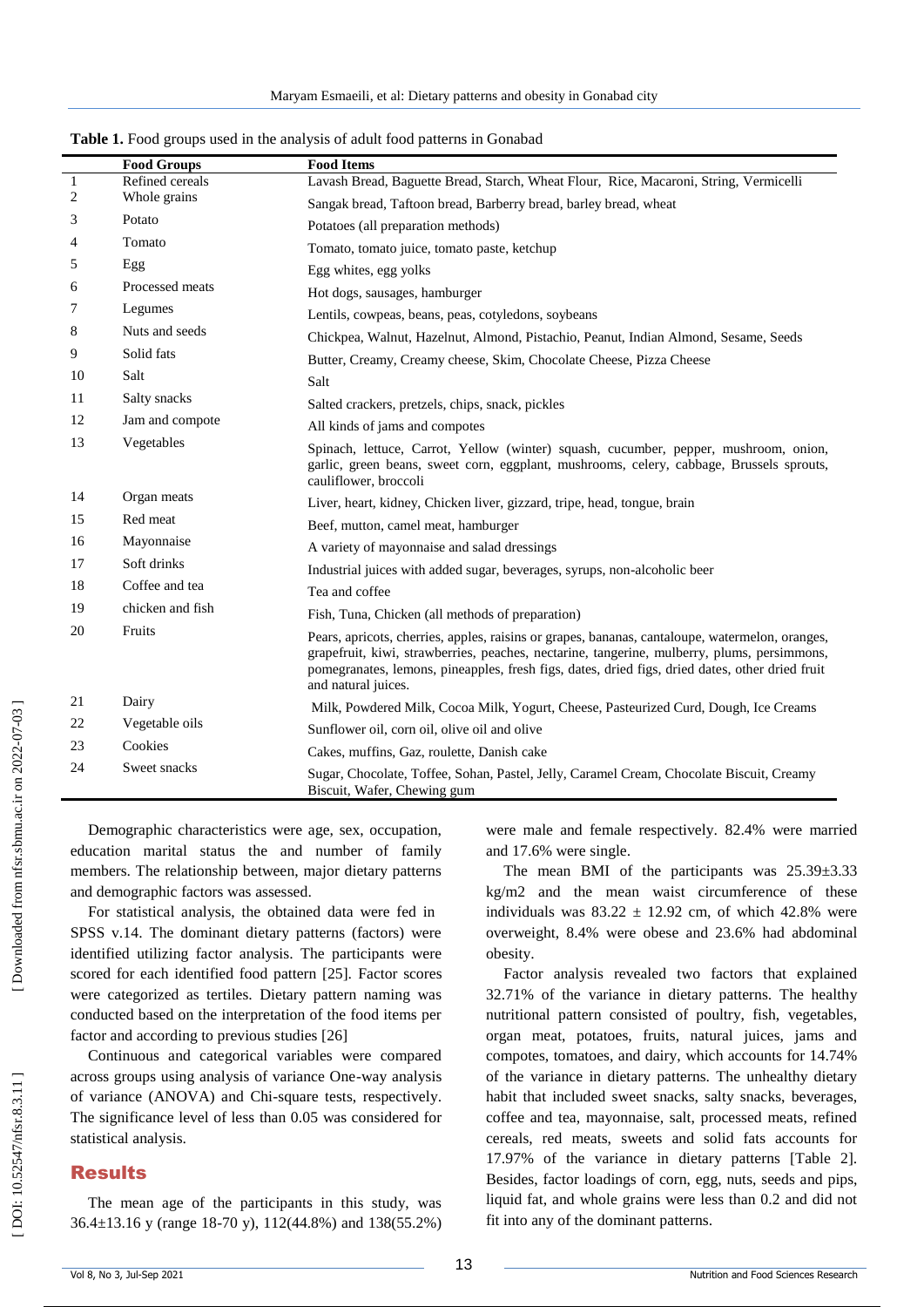| <b>Table 2.</b> Dietary patterns and factor load of food patterns |  |
|-------------------------------------------------------------------|--|
| derived from principal component analysis                         |  |

|                        | dietary patterns |           |  |  |  |
|------------------------|------------------|-----------|--|--|--|
| Food groups            | Healthy          | Unhealthy |  |  |  |
| Sweet snacks           |                  | 0.77      |  |  |  |
| Salty snacks           |                  | 0.75      |  |  |  |
| Soft drinks            |                  | 0.66      |  |  |  |
| Coffee and tea         |                  | 0.52      |  |  |  |
| Mayonnaise             |                  | 0.49      |  |  |  |
| Salt                   |                  | 0.48      |  |  |  |
| Processed meats        |                  | 0.45      |  |  |  |
| Refined cereals        |                  | 0.35      |  |  |  |
| <b>Red Meat</b>        |                  | 0.31      |  |  |  |
| Cookies                |                  | 0.28      |  |  |  |
| Solid fats             |                  | 0.21      |  |  |  |
| chicken and fish       | 0.65             |           |  |  |  |
| Vegetables             | 0.64             |           |  |  |  |
| Organ meats            | 0.63             |           |  |  |  |
| Potato                 | 0.49             |           |  |  |  |
| Fruits, natural juices | 0.46             |           |  |  |  |
| Jam and compote        | 0.39             |           |  |  |  |
| Tomato                 | 0.36             |           |  |  |  |
| Dairy                  | 0.33             |           |  |  |  |

The KMO index is 0.56; hence, the data are sufficient, and the significance of Bartlett's Spear Test shows there is a significant correlation between food groups  $[\chi^2 = 1670.62$  and p <0.001].

As can be seen in the above table, two major dietary patterns were obtained. The most common factor in the

unhealthy nutritional pattern is the sweet snack food group [0.77] and in the healthy dietary pattern, it belongs to the chicken and fish diet [0.65]. Further, the minimum load factor in the unhealthy dietary pattern observes in the solid fat group [0.21] and in the healthy dietary pattern notices in the dairy group [0.33]. The relationship between the healthy and unhealthy eating patterns with the Anthropometric factors of the participants is shown in Table 3.

There were no significant differences between unhealthy diet and height ( $p=0.82$ ) and waist circumference ( $p=0.32$ ) variables. The unhealthy dietary pattern was correlated with body weight (p=0.003), hip circumference (p $< 0.001$ ) and body mass index  $(p< 0.001)$ . Also, there were significant relationship between healthy dietary pattern and height (p<0.001), weight (p<0.001), waist circumference (p<0.001), hip circumference (p<0.001) and body mass index (p=0.001).

The unhealthy diet was significantly associated with general obesity ( $p < 0.001$ ) and abdominal obesity ( $p = 0.01$ ). Both general and abdominal obesity measures were significantly associated with Healthy diet pattern ( $p =$ 0.003 and  $p < 0.001$  respectively).

| Variable                           | Tertiles of Unhealthy pattern |                                                                                |                   |                    | Tertiles of Healthy pattern |                   |  |  |
|------------------------------------|-------------------------------|--------------------------------------------------------------------------------|-------------------|--------------------|-----------------------------|-------------------|--|--|
|                                    | Tertile1                      | Tertile <sub>2</sub>                                                           | Tertile3          | Tertile1           | Tertile2                    | Tertile3          |  |  |
|                                    | $(n=83)$                      | $(n=83)$                                                                       | $(n=84)$          | $(n=83)$           | $(n=84)$                    | $(n=83)$          |  |  |
| Height (cm)                        | $166.60 \pm 12.50$            | $167.60 \pm 10.51$                                                             | $166.78 \pm 9.66$ | $166.69 \pm 12.31$ | $171.73 \pm 8.65$           | $162.49 \pm 9.52$ |  |  |
| $F=0.20$ , $P=0.82$                |                               |                                                                                |                   | $F=16.93, P<0.001$ |                             |                   |  |  |
| Weight (kg)                        | $70.27 \pm 14.41$             | $67.51 + 9.13$                                                                 | $73.80 + 10.96$   | $73.57 + 14.29$    | $71.46 \pm 9.76$            | $66.59 \pm 1030$  |  |  |
|                                    |                               | $F=6.06$ , $P=0.003$                                                           |                   |                    | $F = 7.88, P < 0.001$       |                   |  |  |
| Waist (cm)                         | $84.69 \pm 13.32$             | $81.97 \pm 13.63$                                                              | $84.50 \pm 11.71$ | $88.55 \pm 13.01$  | $84.66 \pm 9.85$            | $77.95 \pm 13.46$ |  |  |
|                                    |                               | $F=1.15$ , $P=0.32$                                                            |                   |                    | F16.03, P<0.001             |                   |  |  |
| $\text{Hip}\left(\text{cm}\right)$ | $101.75 \pm 10.26$            | $92.20 \pm 15.63$                                                              | $97.20 \pm 10.01$ | $103.69 \pm 9.57$  | $94.79 \pm 12.80$           | $92.69 \pm 13.06$ |  |  |
|                                    | $F=12.65, P<0.001$            |                                                                                |                   | F19.92, P<0.001    |                             |                   |  |  |
| <b>BMI</b>                         | $25.15 + 3.10$                | $24.12 + 3.46$                                                                 | $26.85 + 3.60$    | $26.36 \pm 3.44$   | $24.26 + 3.14$              | $25.66 + 3.71$    |  |  |
| (kg/m <sup>2</sup> )               |                               | $F=11.03, P<0.001$                                                             |                   |                    | $F=7.77$ , $P=0.001$        |                   |  |  |
|                                    |                               | <i>P</i> -values reported based on ANOVA test. Data described as mean $\pm SD$ |                   |                    |                             |                   |  |  |

Table 4. General and abdominal obesity across tertiles of major dietary patterns among Gonabad adults.

| Variable                 | Groups     | N   | Tertiles of Unhealthy pattern |           |          | Tertiles of Healthy pattern |           |           |
|--------------------------|------------|-----|-------------------------------|-----------|----------|-----------------------------|-----------|-----------|
|                          |            |     | Tertile1                      | Tertile2% | Tertile3 | Tertile1                    | Tertile2% | Tertile3% |
|                          |            |     | % $(n=83)$                    | $(n=83)$  | %        | %                           | $(n=84)$  | $(n=83)$  |
|                          |            |     |                               |           | $(n=84)$ | $(n=83)$                    |           |           |
|                          | Normal     | 122 | 23.0                          | 50.8      | 26.2     | 22.1                        | 42.7      | 35.2      |
| Weight status            | Overweight | 107 | 51.4                          | 15.9      | 32.7     | 44.9                        | 26.1      | 29.0      |
|                          | Obese      | 21  | 0.0                           | 19.0      | 81.0     | 38.1                        | 19.0      | 42.9      |
|                          | Sig        |     | $\chi^2$ =59.85, P<0.001      |           |          | $\chi^2$ =16.39, P=0.003    |           |           |
| <b>Abdominal Obesity</b> | Yes        | 191 | 28.3                          | 35.6      | 36.1     | 20.4                        | 38.7      | 40.9      |
|                          | No         | 59  | 49.2                          | 25.4      | 25.4     | 74.6                        | 16.9      | 8.5       |
|                          | Sig        |     | $= 8.86, P = 0.01$            |           |          | $=60.41, P<0.001$           |           |           |

P -values reported based on chi -squared test.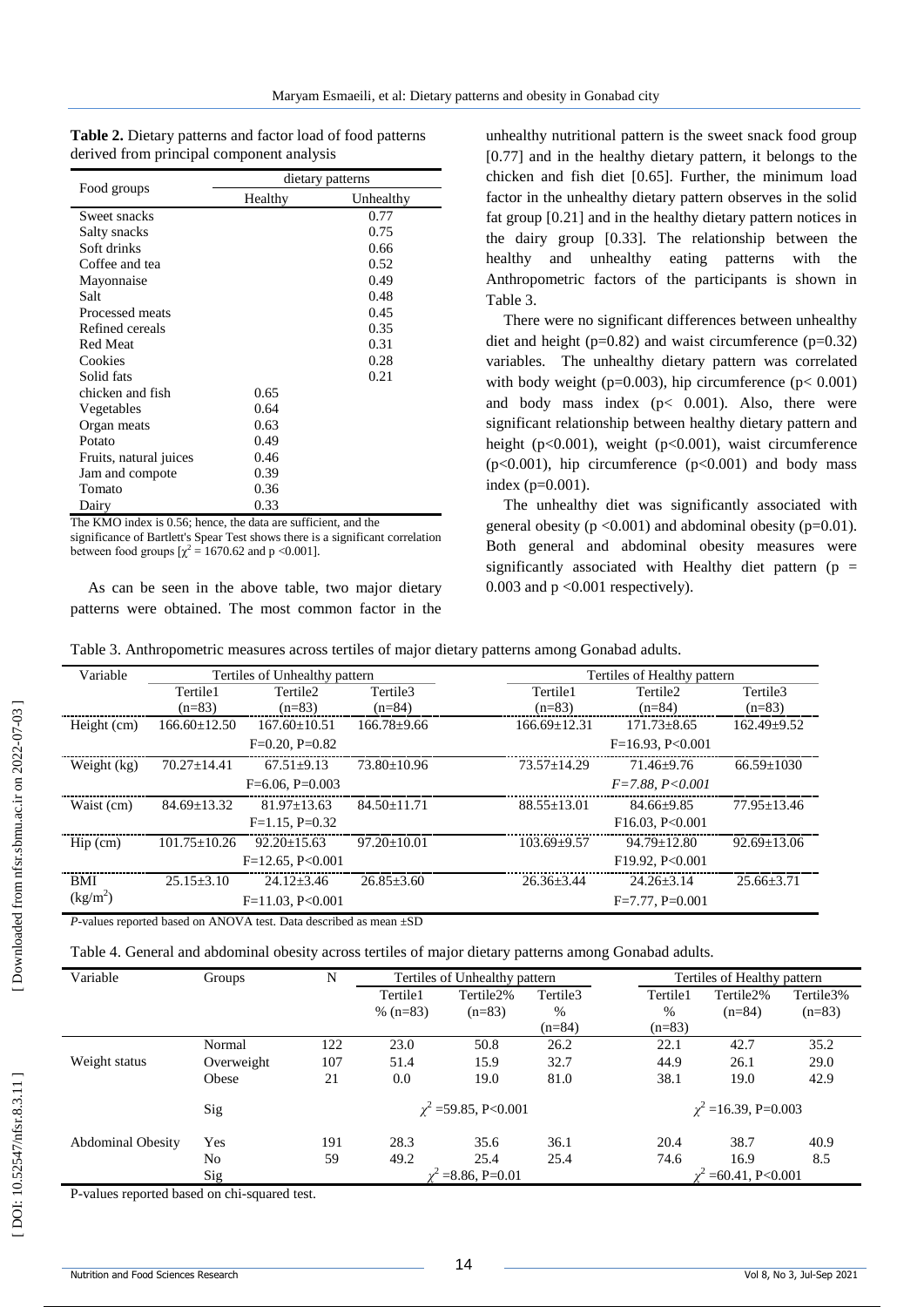## **Discussion**

To our knowledge, this study is the first to identify the dietary patterns among Gonabad people.

In the present study, we report analysis of dietary patterns among 250 adult Gonabad people aged 18 –70 and the association of dietary patterns with general and abdominal obesity. Two dietary patterns were identified. The first pattern, the Healthy dietary pattern, was characterized mainly by high consumption of poultry and fish, vegetables, organ meat, potatoes, fruits, natural juices, jams and compotes, tomatoes, and dairy. The second pattern, the Unhealthy dietary pattern, consisted of a combination of sweet snacks, salty snacks, beverages, coffee and tea, mayonnaise, salt, processed meats, refined cereals, red meats, sweets, and solid fats. The identified "Healthy" and "Un healthy" dietary patterns are similar to those reported previously conducted among adults(39-41).

As there were no studies to identify dietary patterns in gonabad, it was not possible to compare the results of this study with other studies. However, the dietary patterns detected in this study are comparable with the findings of other studies in Iran.

Rezazadeh et al. identified two dietary patterns (namely Healthy, and unhealthy) among adult women in Tehran(16). Unhealthy dietary pattern in this study was similar to an Unhealthy dietary pattern with a high intake of refined cereals, processed meats, hydrogenated oil, and sweets.

In Esmaeilzadeh et al, study aimed at identifying the major dietary patterns relation with general obesity and central adiposity among Iranian women. The unhealthy dietary pattern was the same as the unhealthy dietary pattern (with a high intake of refined cereals, processed meats, hydrogenated oil, and sweets) in the present study(42) .

The Healthy dietary Pattern in this study is the same as a healthy dietary pattern of Rezazadeh, mirmiran, azadbakht studies, include a variety of fruits, vegetable, and poultry(6, 16, 43) .

Despite inconsistencies between the results derived from different studies around the world, there are some similarities regarding dietary patterns identified among the adult people. Sánchez - [Villegas A](https://www.ncbi.nlm.nih.gov/pubmed/?term=S%C3%A1nchez-Villegas%20A%5BAuthor%5D&cauthor=true&cauthor_uid=12571661) et al. fined two major dietary patterns(44). The Mediterranean diet, with similar components to the present study contained vegetables, fruits, poultry, nuts and potatoes. In Parl mendez et al, study, among American men and women, vegetables, fruits and milk patterns similar to the present study(45) .

Also, in McNaughton et al study, dietary patterns of fruits, vegetables and dairy had the same healthy nutritional habits as found in this study(46) .

Other studies have indicated dietary patterns can be can varied and depending on the number of the pattern obtained. In Naja et al. study, three dietary patterns were identified in Lebanese adults: Fast Food/Dessert," "Traditional Lebanese," and "High Protein(47) .

The patterns obtained in the present study are derived from the data collected in a particular population of Iran, and therefore, they are not expected to be quite truthful in a population with different eating habits. Because of the geographical, cultural, social and economic differences, these differences are not strange and even the dietary pattern of a city cannot be generalized to the other city of the same country.

In this study, unhealthy dietary pattern was correlated with weight, hip circumference, and body mass index(BMI). Also, individuals in high healthy diet score (tertile 3 group), showed significantly decreased in weight, waist and hip circumference. Individuals in the lowest tertile of the unhealthy dietary pattern score, were less likely to be generally obese whereas, those in the upper tertile of healthy dietary pattern were less likely to be generally and centrally obese.

In the mohammadshahi study, a relationship was established between a healthy diet and a lower body mass index (BMI) and waist circumference. Moreover, the Western dietary pattern has shown a positive correlation with BMI, waist circumference, body fat percentage (27). A healthy diet is usually rich in foods containing low calorie content and more nutrients, so it has a positive effect in weight control. According to a study conducted in Tehran, a healthy dietary pattern had an important role in obesity(48). The results of Safarian and, Mirmiran, showed that adherence to the Western dietary pattern was associated with increased weight, BMI, and waist circumference (47,41). In the study of Rezazadeh et al., It was found that a healthy dietary pattern was inversely associated with BMI and waist circumference(16) .

In the study on Iranian women dietary patterns were divided into two healthy and unhealthy pattern and showed that people with the highest quartile of unhealthy dietary patterns were more likely to develop general and abdominal obesity. But people who are in the top quartile range of healthy eating patterns have a lower risk for obesity and abdominal obesity (16, 49) .

The results of a cross -sectional study in women teachers in Tehran as well as Mirmiran study showed that adherence to the Western dietary pattern was associated with increased BMI and abdominal obesity. Participants in the highest quartile of a healthy pattern had lower risk of general obesity, also, people with the highest quartiles of unhealthy dietary patterns had higher body mass index (BMI) and general obesity compared to those with the lowest quartiles(43, 50) .

The result of aghapour et al showed the participants who had higher scores for the unhealthy and the healthy dietary patterns were more and less likely to have overweight or obesity, respectively, compared to participants with lower scores(24) .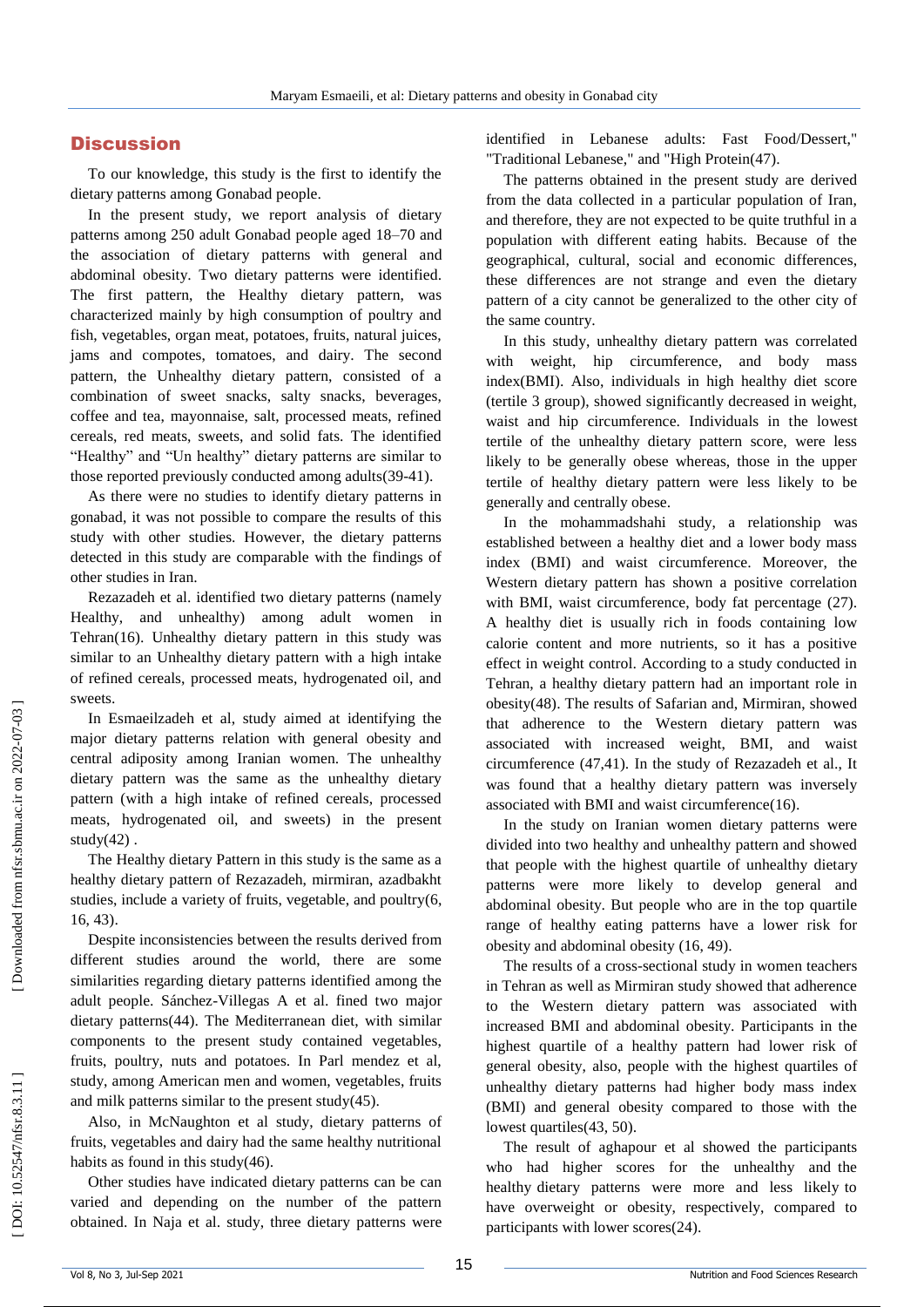There were many similarities between the dietary patterns obtained in our study and other studies regarding the association of dietary patterns with overweight or obesity.

In this study, unhealthy pattern, like the unhealthy pattern of Rezazadeh study (16) and western pattern of study of esmailzadeh (42), was positively associated with obesity risk . However, in the study of Aghapour et al. No association was found between the healthy dietary pattern and weight status in adolescents(24). Dietary patterns, characterized by high fats, sugars and snacks have not been associated with the risk of overweight or obesity in adolescents(51, 52) .

Studies in other parts of the world including the United States (53, 54), Europe (45) and Asia (43) also showed an inverse association between healthy dietary pattern and general and abdominal obesity. McNaughton reported, In English women, dietary patterns of fruits, vegetables, and dairy products were inversely correlated with BMI and waist circumference (46). In another study in the United States, Consumption of whole grains has been associated with lower BMI and waist circumference(53).

The inverse association between healthy pattern and risk of general and central obesity was similar to the results reported in the us (55, 56) and European(57) countries. In other studies, the inverse relation between BMI and weight gain and "whole grains, fruits and vegetables" pattern were reported in men(58) and women(59) who participated in the Nurses' Health Study. In addition, a "low -fat dairy products, grains, and fruit" pattern in American women had a reverse association with annual changes in BMI and WC(60, 61). Otherwise, dietary pattern of meat and fat in American men and women(62) and the dietary pattern of meat and pasta in Italian women and men (63) were positively associated with BMI.

The positive relationship between unhealthy dietary pattern and the likelihood of overweight and obesity may be due to the high intake of animal fats and refined cereals in the unhealthy dietary pattern. High fat intake is known as a risk factor for obesity (64) and refined grains with a high glycaemic index can increase hunger and are effective in boosting overeating(65)..

Inverse Relationship between Healthy Pattern Observed in Recent Study with weight, waist circumferences and Abdominal Obesity maybe because of the effect of foods rich in fiber and complex carbohydrates, low glycemic index and low energy density like vegetables, fruits and legumes(66, 67) and low fat consumption on appetite and food intake(68). While, the positive relation between unhealthy pattern weight and general obesity may be due to excessive consumption of higher glycemic index carbohydrates (refined grains, sugars and sweets) which leads to higher glycemic responses and increased fat synthesis and fat accumulation(69). Moreover, these types of carbohydrates increase hunger and stimulate overeating.

On the other hand, increased fat intake, which is observed in unhealthy diets, was considered a risk factor for weight gain. (65) .

One of the strengths of the present study was to investigate both sexes and control of the effect of many confounding variables, especially specially dieting and history of diabetes, hypertension and hyperlipidemia.

A number of limitations must be taken into account in the interpretation of our findings. Because of the cross sectional design of this study, causality cannot be inferred; therefore, our findings need to be confirmed in prospective studies.

Second, the FFQ limits for the assessment of dietary intakes, including the use of memory and the potential for under -reporting and over -reporting, should also be taken into consideration (67).

#### **Conclusion**

Two Major dietary Healthy and Unhealthy Dietary patterns were significantly associated with general and abdominal obesity among adults in Gonabad. It is suggested to consider anthropometric measures in determining the relationship between dietary patterns and disease. Further studies with future prospective studies, are required to confirm these findings.

#### Financial disclosure

The authors declared no financial interest.

### Funding/Support

This work was financially supported by the Gonabad University of Medical Sciences, Gonabad, Iran.

#### References

- 1. WHO: Obesity and Overweight factsheet from the WHO. Retrieved. December 13, 2018, from [https://www.who.int/news](https://www.who.int/news-room/fact-sheets/) -room/fact -sheets/ detail/obesityand -overweight.
- 2. Djalalinia S, Saeedi Moghaddam S, Sheidaei A, Rezaei N, Naghibi Iravani SS, Modirian M, et al. Patterns of Obesity and Overweight in the Iranian Population: Findings of STEPs 2016. Frontiers in Endocrinology. 2020;11:42.
- 3. Campfield LA, Smith FJ. The pathogenesis of obesity. Baillieres Best Pract Res Clin Endocrinol Metab. 1999;13(1):13 -30.
- 4. Reilly JJ, Kelly J. Long -term impact of overweight and obesity in childhood and adolescence on morbidity and premature mortality in adulthood: systematic review. Int J Obes (Lond). 2011;35(7):891 -8.
- 5. Zimmermann -Belsing T, Feldt -Rasmussen U. Obesity: the new worldwide epidemic threat to general health and our complete lack of effective treatment. Endocrinology. 2004;145(4):1501 -2.
- 6. Azadbakht L, Esmaillzadeh A. Dietary and non -dietary determinants of central adiposity among Tehrani women. Public Health Nutr. 2008;11(5):528 -34.

DOI: 10.52547/nfsr.8.3.11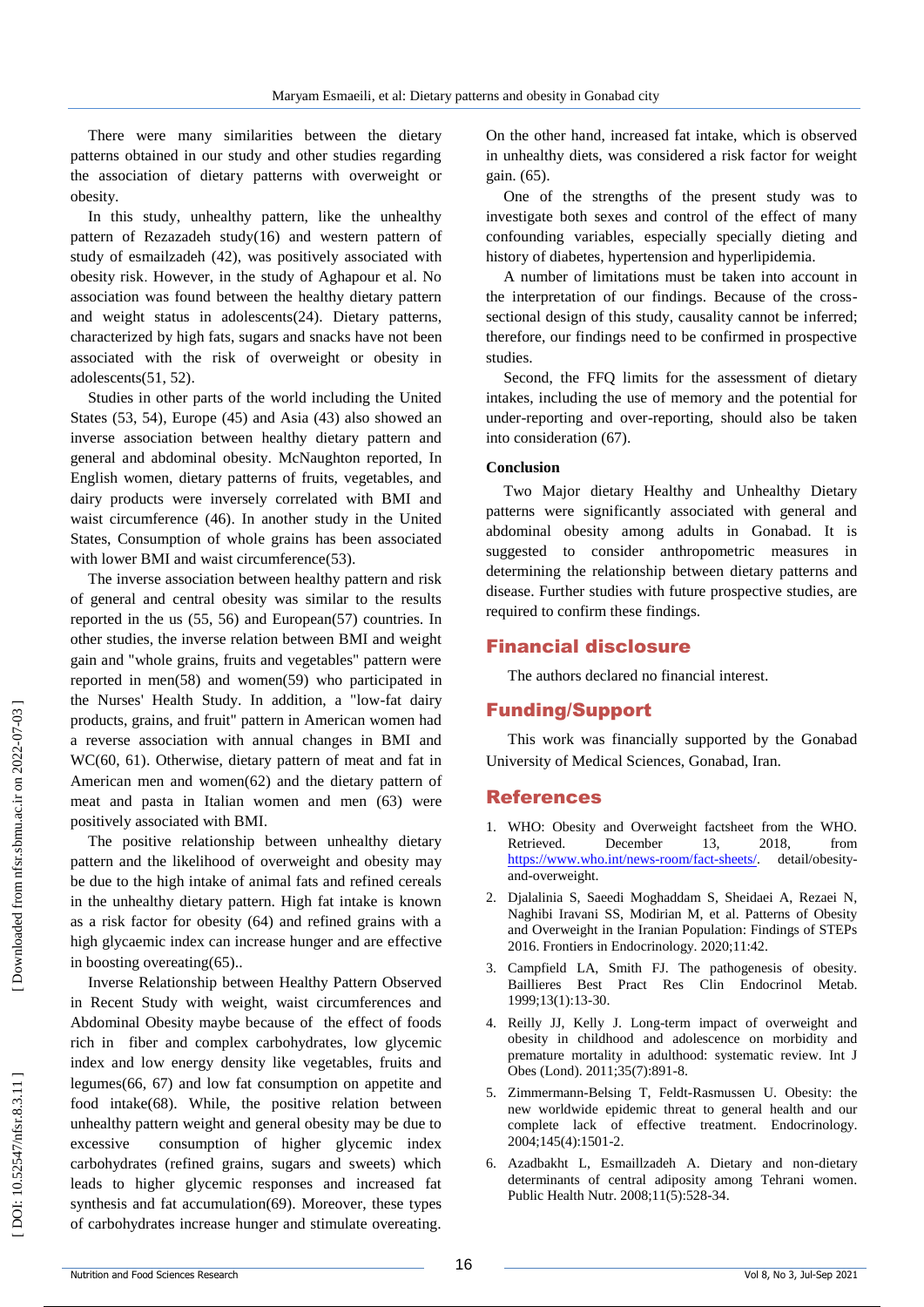- 7. Azadbakht L, Mirmiran P, Shiva N, Azizi F. General obesity and central adiposity in a representative sample of Tehranian adults: prevalence and determinants. Int J Vitam Nutr Res. 2005;75(4):297 -304.
- 8. Hoffmann K, Schulze M, Boeing H, Altenburg H. Dietary patterns: report of an international workshop. Public health nutrition. 2002;5(1):89 -90.
- 9. Hu FB. Dietary pattern analysis: a new direction in nutritional epidemiology. Current opinion in lipidology. 2002;13(1):3 -9.
- 10. Newby PK, Tucker KL. Empirically derived eating patterns using factor or cluster analysis: a review. Nutr Rev. 2004;62(5):177 -203.
- 11. Hu FB. Dietary pattern analysis: a new direction in nutritional epidemiology. Curr Opin Lipidol. 2002;13(1):3 -9.
- 12. Maskarinec G, Novotny R, Tasaki K. Dietary patterns are associated with body mass index in multiethnic women. The Journal of nutrition. 2000;130(12):3068 -72.
- 13. Motswagole B, Jackson J, Kobue -Lekalake R, Maruapula S, Mongwaketse T, Kwape L, et al. The Association of General and Central Obesity with Dietary Patterns and Socioeconomic Status in Adult Women in Botswana. Journal of Obesity. 2020;2020.
- 14. Newby P, Muller D, Hallfrisch J, Andres R, Tucker KL. Food patterns measured by factor analysis and anthropometric changes in adults. The American journal of clinical nutrition. 2004;80(2):504 -13.
- 15. Newby PK, Muller D, Hallfrisch J, Qiao N, Andres R, Tucker KL. Dietary patterns and changes in body mass index and waist circumference in adults. The American journal of clinical nutrition. 2003;77(6):1417 -25.
- 16. Rezazadeh A, Rashidkhani B. The association of general and central obesity with major dietary patterns of adult women living in Tehran, Iran. J Nutr Sci Vitaminol (Tokyo). 2010;56(2):132 -8.
- 17. van Dam RM, Grievink L, Ocké MC, Feskens EJ. Patterns of food consumption and risk factors for cardiovascular disease in the general Dutch population. The American journal of clinical nutrition. 2003;77(5):1156 -63.
- 18. Yu C, Shi Z, Lv J, Du H, Qi L, Guo Y, et al. Major dietary patterns in relation to general and central obesity among Chinese adults. Nutrients. 2015;7(7):5834 -49.
- 19. Vaisi -Raygani A, Mohammadi M, Jalali R, Ghobadi A, Salari N. The prevalence of obesity in older adults in Iran: a systematic review and meta -analysis. BMC geriatrics. 2019;19(1):1 -9.
- 20. Willett W. Nutritional epidemiology: Oxford university press; 2012.
- 21. Annis NM, Cash TF, Hrabosky JI. Body image and psychosocial differences among stable average weight, currently overweight, and formerly overweight women: the role of stigmatizing experiences. Body Image. 2004;1(2):155 - 67.
- 22. Thorpe KE, Florence CS, Howard DH, Joski P. The impact of obesity on rising medical spending. Health Aff (Millwood). 2004;Suppl Web Exclusives:W4 -480 -6.
- 23. Gokee -LaRose J, Gorin AA, Raynor HA, Laska MN, Jeffery RW, Levy RL, et al. Are standard behavioral weight loss programs effective for young adults? International Journal of Obesity. 2009;33(12):1374 -80.
- 24. Aghapour B, Rashidi A, Dorosti -Motlagh A, Mehrabi Y. The association between major dietary patterns and overweight or

obesity among Iranian adolescent girls. Iranian Journal of Nutrition Sciences & Food Technology. 2013;7(5):289 -99.

- 25. Freeland -Graves J, Nitzke S. Position of the American Dietetic Association: total diet approach to communicating food and nutrition information. J Am Diet Assoc. 2002;102(1):100 -8.
- 26. Tarighat -Esfanjani A, Ebrahimi -Mameghani M, Asghari Jafarabadi M, Jafari -Vayghan H, Ghadimi SS. Identification of major dietary patterns in Tabriz adults. Medical Journal of Tabriz University of Medical Sciences. 2016 Jun 12;38(2):48 - 55.
- 27. Mohammad Shahi M, Heidari F, Mola K, Helli B, Ijadi M, Amirian Z, et al. Association of Dietary Patterns and Indicators of Disease Activity in Patients with Rheumatoid Arthritis. Iranian Journal of Nutrition Sciences & Food Technology. 2014;9(3):9 -20.
- 28. Dixon JK. Statistical methods for health care research: Munro BH, editor., Exploratory Factor Analysis. 5th ed. Philadelphia: Lippincott Williams & Wilkins, 2005:321 –50.
- 29. Moshkani RF, Saneei P, Esmaillzadeh A, Keshteli AH, Feizi A, Adibi P. Association between patterns of dietary habits and obesity in Iranian adults. Iranian Journal of Nutrition Sciences & Food Technology. 2016;11(2):19 -34.
- 30. Mirmiran P, Esfahani FH, Mehrabi Y, Hedayati M, Azizi F. Reliability and relative validity of an FFQ for nutrients in the Tehran lipid and glucose study. Public health nutrition. 2010;13(5):654 -62.
- 31. Zhang C -X, Ho SC, Fu J -H, Cheng S -Z, Chen Y -M, Lin F -Y. Dietary patterns and breast cancer risk among Chinese women. Cancer causes & control. 2011;22(1):115 -24.
- 32. Hosseyni Esfahani F, Jazayeri A, Mirmiran P, Mehrabi Y, Azizi F. Dietary patterns and their association with socio demographic and lifestyle factors among Thehrani adults: Tehran Lipid and Glucose Study. Journal of School of Public Health and Institute of Public Health Research. 2008;6(1):23-36.
- 33. Organization WH. Waist circumference and waist -hip ratio: report of a WHO expert consultation, Geneva, 8 -11 December 2008. 2011.
- 34. Babai MA, Arasteh P, Hadibarhaghtalab M, Naghizadeh MM, Salehi A, Askari A, et al. Defining a BMI cut-off point for the Iranian population: the Shiraz Heart Study. PloS one. 2016;11(8):e0160639.
- 35. Chang Y, Ryu S, Suh B, Yun K, Kim C, Cho S. Impact of BMI on the incidence of metabolic abnormalities in metabolically healthy men. International journal of obesity. 2012;36(9):1187 -94.
- 36. Esteghamati A, Abbasi M, Rashidi A, Meysamie A, Khalilzadeh O, Haghazali M, et al. Optimal waist circumference cut ‐offs for the diagnosis of metabolic syndrome in Iranian adults: results of the third national survey of risk factors of non ‐communicable diseases (SuRFNCD ‐ 2007). Diabetic Medicine. 2009;26(7):745 -6.
- 37. Who EC. Appropriate body -mass index for Asian populations and its implications for policy and intervention strategies. Lancet (London, England). 2004;363(9403):157.
- 38. Zandieh A, Esteghamati A, Morteza A, Noshad S, Khalilzadeh O, Gouya MM, et al. Appropriate BMI cut -off values for identification of metabolic risk factors: third national surveillance of risk factors of non -communicable diseases in Iran (SuRFNCD -2007). Annals of human biology. 2012;39(6):484 -9.